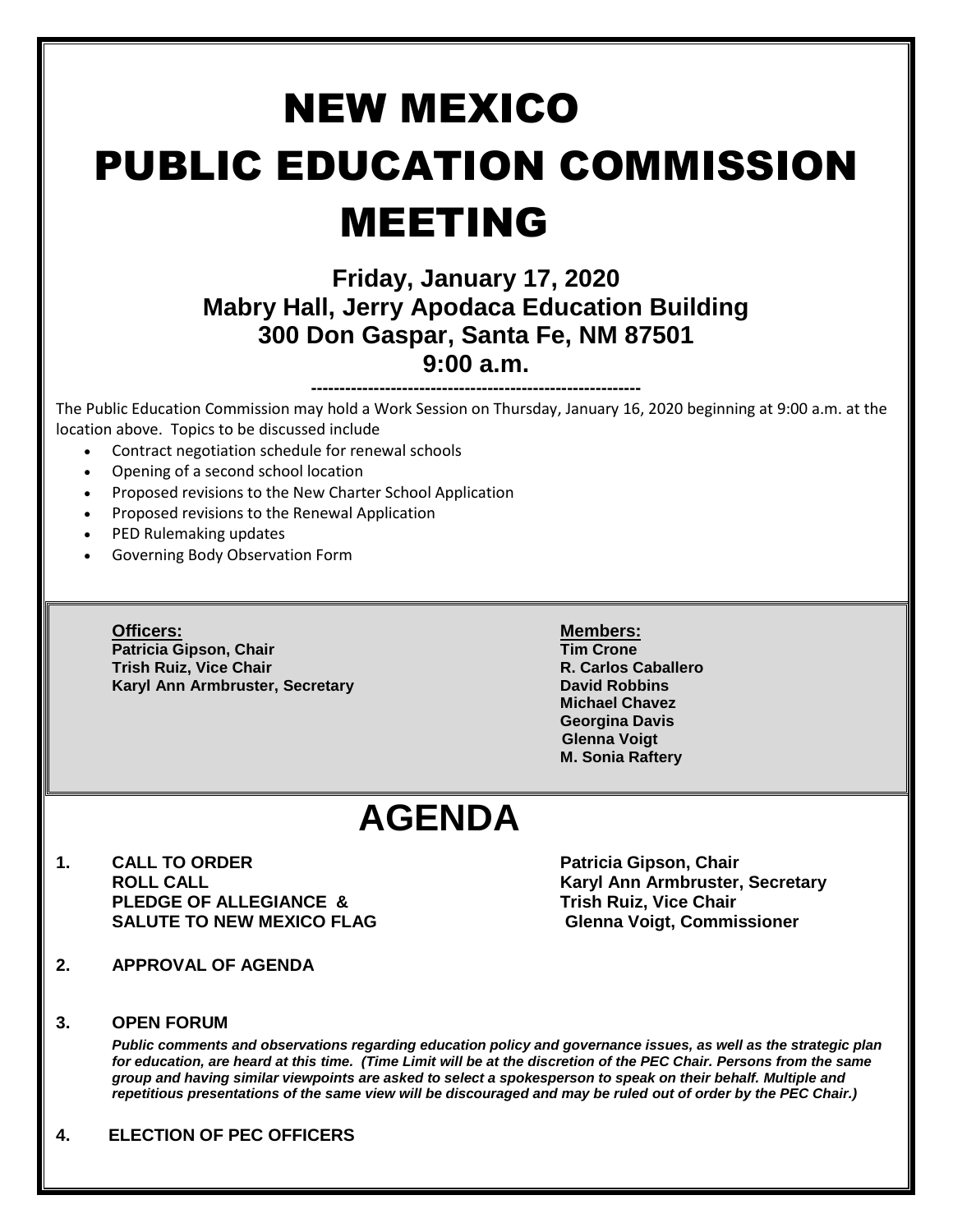#### **5. CONSENT AGENDA**

- A. Approval of PEC Minutes and Transcripts
	- 1. Approval of Minutes for December 9, 2019 PEC Meeting
	- 2. Approval of Minutes for December 10, 2019 PEC Meeting
	- 3. Approval of Minutes for December 11, 2019 PEC Meeting
	- 4. Approval of Minutes for December 12, 2019 PEC Meeting
	- 5. Approval of Minutes for December 13, 2019 PEC Meeting
	- 6. Approval of Summary Minutes for December 9-13, 2019 PEC Meetings
- B. Change Notification Governing Board Members
	- 1. Dzit Dit Lool School of Empowerment Action and Perseverance (DEAP)
	- 2. Horizon Academy West
	- 3. J. Paul Taylor Academy
	- 4. La Tierra Montessori School of the Arts and Sciences
	- 5. McCurdy Charter School
	- 6. Middle College High School
	- 7. Raices del Saber Xinachtli Community School
	- 8. Southwest Preparatory Learning Center
	- 9. The MASTERS Program Early College Charter School
- C. Change Notification Business Manager or CPO
	- 1. Alma d'arte Charter School
- D. Change Notification School Enrollment Policy
	- 1. Estancia Valley Classical Academy
- E. Change Notification School Location within District (adding building onsite)
	- 1. Explore Academy

#### **6. REPORT FROM OPTIONS FOR PARENTS & THE CHARTER SCHOOL DIVISION—DISCUSSION AND POSSIBLE ACTIONS**

- A. Charter School Division Updates
- B. Update on Notices of Intent (due January 14)
- C. Status Update on La Academia Dolores Huerta Corrective Action Plan
- D. Notification Concerns *(if submission is not complete by meeting date)*
	- 1. The MASTERS Program Early College Charter School
- E. Highlights and Appreciations

#### **7. DISCUSSION AND POSSIBLE ACTION ON THE PEC OPEN MEETINGS ACT RESOLUTION FOR 2020**

#### **8. DISCUSSION AND POSSIBLE ACTION ON AMENDMENT REQUESTS**

- A. Enrollment Cap Increase
	- 1. Explore Academy
- B. 2020-2021 Pre-K Program Application
	- 1. Altura Preparatory Charter School
- **9. DISCUSSION AND POSSIBLE ACTION ON REVISIONS TO THE NEW CHARTER SCHOOL APPLICATION**
- **10. DISCUSSION AND POSSIBLE ACTION ON REVISIONS TO THE CHARTER SCHOOL RENEWAL APPLICATION**